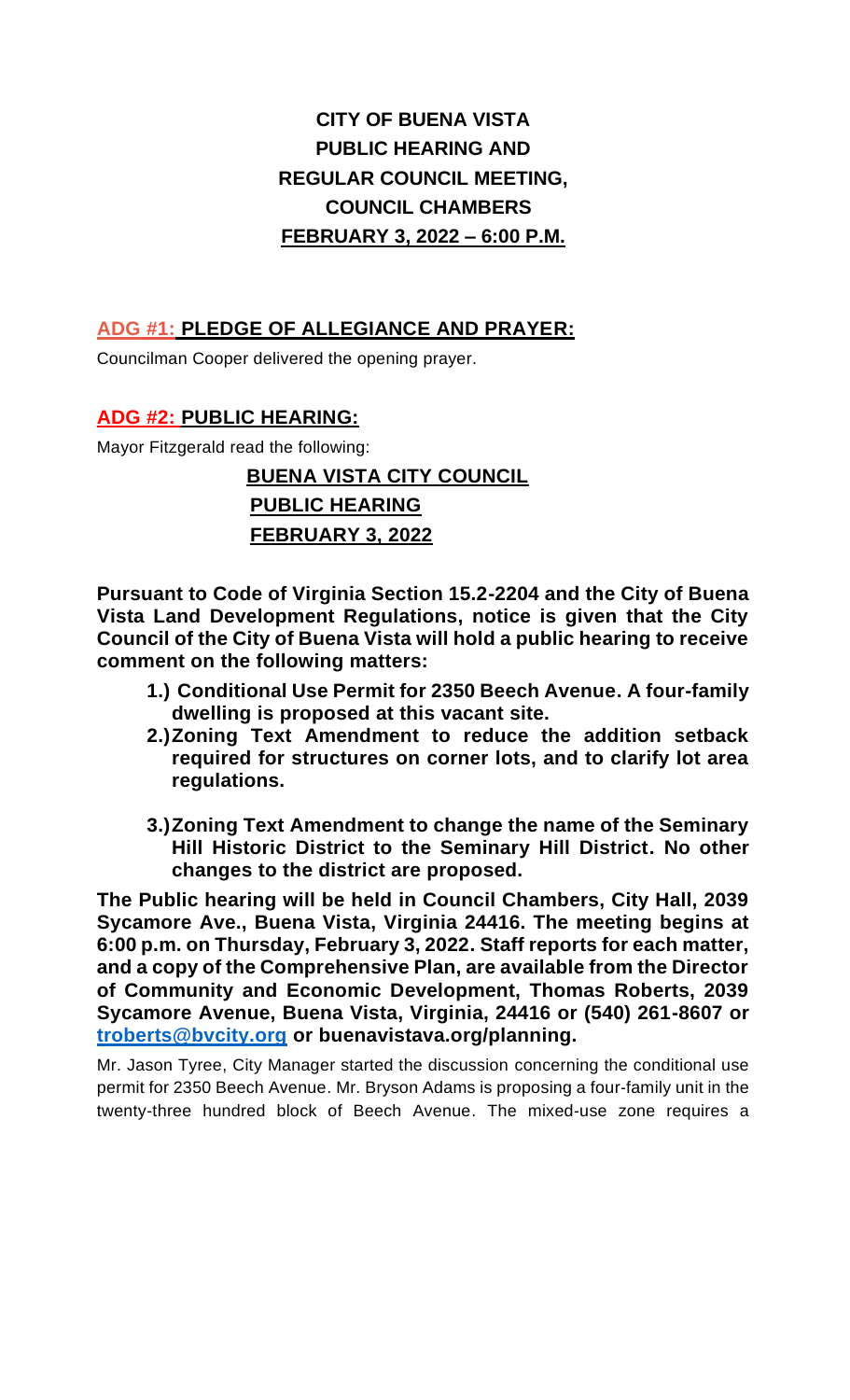conditional use permit for multifamily buildings. At the January 11, 2022, meeting of the Planning Commission, they approved the conditional use permit for 2350 Beech Avenue. It will provide much needed housing for Buena Vista workers or students. The site has been vacant for many years, and it is located in a mixed-use corridor.

Councilman Coffey wanted to know if the property is located between the barber shop and the Five and Dime Pizza store.

Mayor Fitzgerald advised the property is located where Councilman Coffey said it is.

Mr. Tyree began the discussion on the second item that is a zoning text amendment to reduce the setback required for construction on corner lots and to clarify lot regulations. At the January 11, 2022, Planning Commission meeting they approved recommendation to City Council. This is making it a little bit clearer. He said right now it takes a lawyer to read the zoning text. It reduces the corner set-back to make it more in line with what other communities have. It is clearing up things so citizens can understand the zoning requirements.

Mr. Kearney advised the zoning text amendment for corner lots makes it more clear for people to understand.

Mr. Tyree said that Mr. Robert's analysis says that the dimensional regulations lists minimum front, side, and rear setbacks for primary and accessory building in many zones. Some of the wordage that is currently in our code say, "Add 15 feet for corner lots." In R3 it will be going from a 20-foot corner minimum setback to 10-feet. Mr. Tyree said that basically there are several corner lots right now that people cannot build on even though it would fit a house because of our current regulations. This will turn several lots that are unbuildable to buildable lots. He said this will hopefully increase our housing market.

Mrs. Christina Himes of 2474 Maple Avenue wanted to know how much change it will be.

Mr. Tyree said it will go from twenty feet on the side to ten feet.

Mrs. Himes wanted to know if people were requesting this at the present time or something that was brought up in the community.

Mr. Tyree said since he has been City Manager, there have been at least two owners that have discussed this because they own corner lots. They have requested that Mr. Roberts get involved in this to see what can be done.

Councilman Henson said the Planning Commission also looked at the sight distance of where the house is to make sure there is ample sight distance.

Mrs. Himes wanted to know if there are any safety issues involved with the setback of houses.

Mr. Tyree opined with change he does not foresee many challenges like that because the City generally has a twelve foot right of way and now there will be a 10-foot set back. You will really have about twenty feet of clearance to see versus setting on the property line. Not in every situation does the City own about twelve feet but generally we do.

Mr. Tyree said this item is for the Seminary Hill Historic District. This one was actually brought up in 2019. In 2019 the Planning Commission recommended to City Council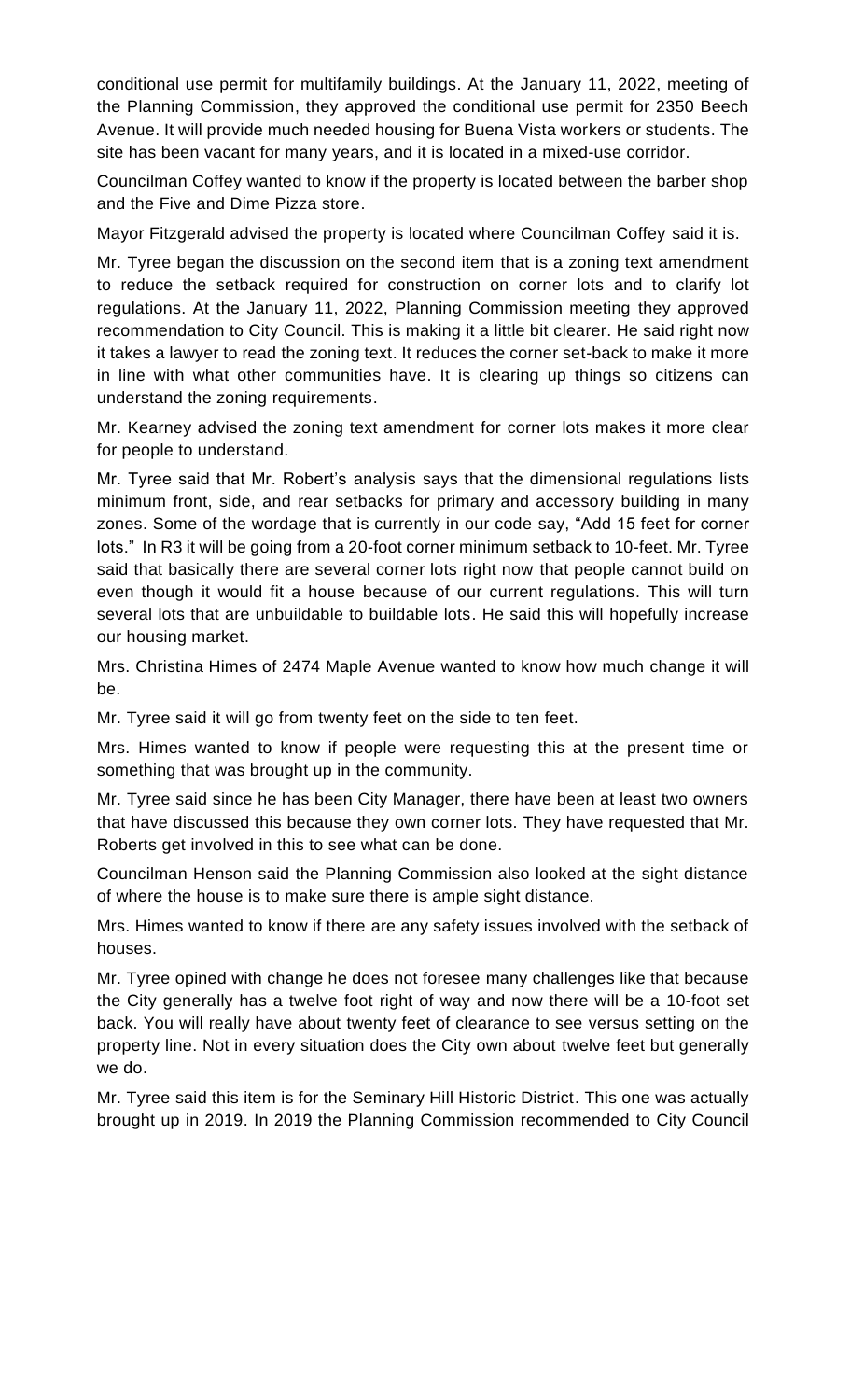to have it changed. They did have a public hearing on the change and discussed it but did not vote to approve the name change. At the January 11, 2022, Planning Commission meeting they voted to recommend approval of the name change. The only thing that changes is the name of the hill from Seminary Hill Historic District to Seminary Hill District. The thought behind this is the name Seminary Hill District has a more neutral sound and lower perceived barriers to investment and redevelopment.

Mayor Fitzgerald stated that when this subject came up last time people thought it would change things within the district. All this is doing is taking the name "Historic" out but none of the rules are being changed.

Councilman Webb wanted to know why it was being discussed again.

Mayor Fitzgerald said if the name "Historical" is in the description it makes developers not want to develop the area because there are so many restrictions. He said we do not have that many restrictions, but we want to make sure we do not scare any investors away.

Mr. Tyree stated that most communities that have "Historic" in their district have extremely strict regulations.

Councilman Coffey stated that taking "Historic" out is changing the district. He opined you are taking the name "Historic" out, so it does change.

Mayor Fitzgerald stated again that nothing is changing in the district.

Councilman Coffey wanted to know why we wanted to take it out if it does not change anything.

Councilman Henson opined that the word "Historical" chases investors away.

Councilman Webb wanted to know why Council is addressing the issue again if Council voted on it years ago.

Mr. Tyree said the Planning Commission approved it and it was sent up to Council. They had a public hearing, but Council failed to vote on it at that time.

Councilman Coffey opined that people that want to come in Buena Vista to build will still have to jump through hoops to do so.

Ms. Kristina Ramsey advised that right now we have very little rules or regulations from having the Historic district. She opined taking the word "Historic" out of the name will not discourage investors. There are not a lot of restrictions in the "Historic" district and removing the word will make it more inviting for developers.

Councilman Coffey said again that we are changing the district by removing "Historic."

Mr. Tyree said once again the district will still be Historic. The only way to change the district from Historic would be for Council to do a resolution to undo the Historic registry. None of that is being proposed. The only thing that is being proposed is the name change.

Mr. Kearney said when you go downtown Lexington it is all historic. It is a historic community. You have to go through the Historic Commission to get any changes made including paint color, brick, etc. People in Virginia believe if the word "Historic" is included you have to jump through hoops. That word was not originally intended for this district. It was never intended to be a historic district that has that level of control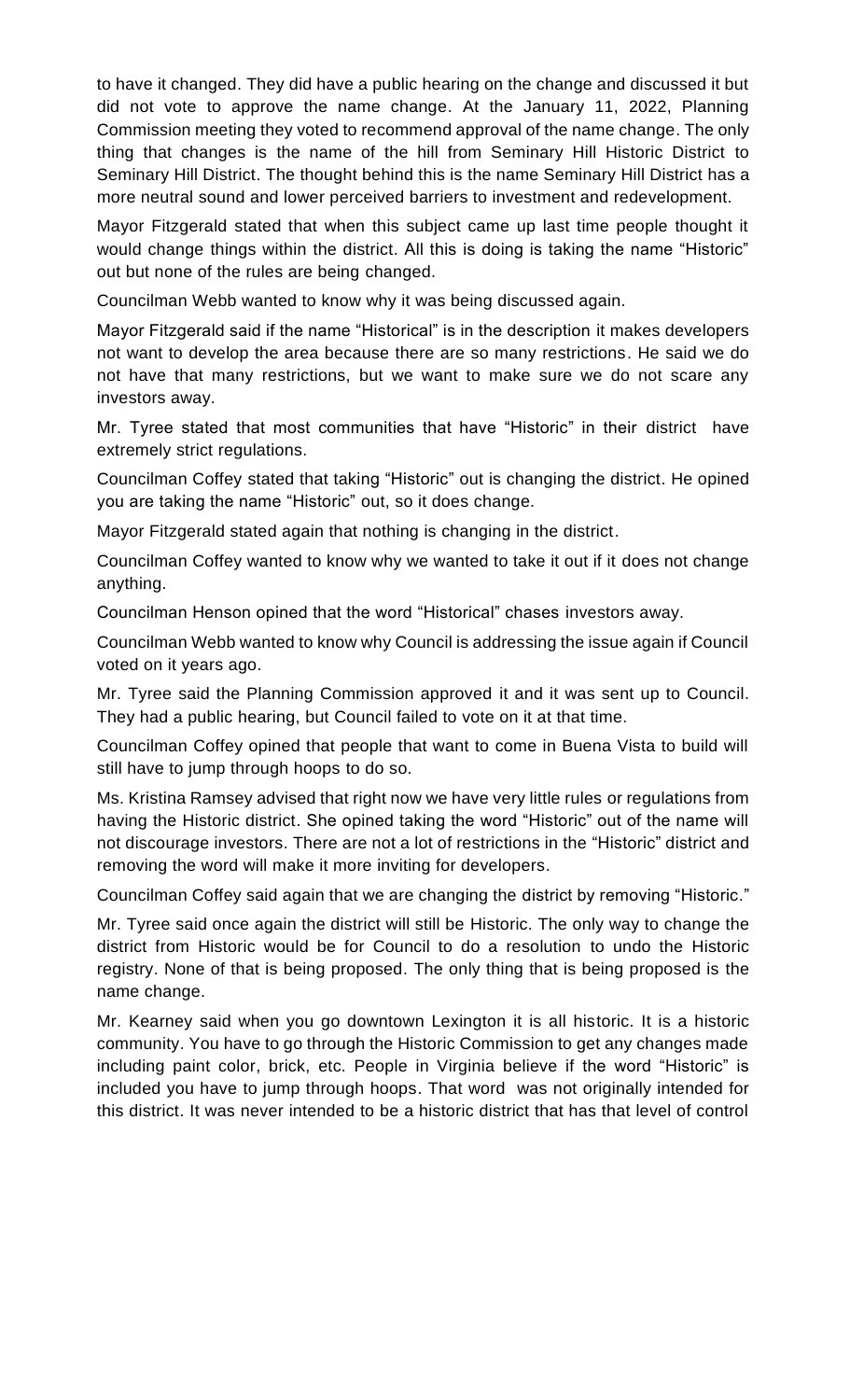such as is in Lexington. Mr. Kearney stated again that nothing will change in this district except the name.

Councilman Henson advised that in a historical district you cannot have a drive through.

Mr. Kearney reiterated that no changes will be made in any way. The change will just make it more inviting for investors.

Councilman Henson stated that this basically effects 29<sup>th</sup> Street down to Hardees; from Hardees on Beech Avenue to where Jason had his shop.

Councilman Coffey wanted to know if Ms. Ramsey had a list of the restrictions for an historic district.

Ms. Ramsey said that Mr. Roberts should have that list.

Mr. Bryson Adams of 2505 Laurel Avenue, Buena Vista, was next to speak. He said that originally, he thought it was kind of silly to change the name. It is regulated just like any other block in Buena Vista. The only historical building in the district would be the main hall in the Southern Virginia building. Mr. Adams said he agrees with the name change strictly for the reasons that have been mentioned already. He opined that when people go to do work in historical areas anything they do has to be approved. With this the only thing that will change is the name. He said there is no difference in the Southern Hill Historic District as far as building codes are concerned. The building codes are the very same for anywhere in the City.

Ms. Christina Himes wanted to know the boundaries again.

Councilman Henson answered by saying 29<sup>th</sup> Street from Ridge Avenue down to Hardees; from Hardees on Beech Avenue to where Jason had his shop.

Ms. Himes wanted to know if the small businesses in that area are considered in the historic district.

Councilman Henson said the businesses are in the historical district.

Ms. Himes said if SVU did have its own zoning would the areas listed above be in that zoning district.

Councilman Henson said again the only change is the word "Historic" is being removed.

Ms. Himes wanted to know if there is room for development in the area.

Councilman Henson stated it is room for development in the area.

Mayor Fitzgerald closed the public hearing.

#### **ADG #3: APPROVAL OF THE AGENDA:**

Councilman Coffey made motion to approve the agenda, seconded by Councilman Cooper, carried by Council.

#### **ADG #4 APPROVAL OF THE MINUTES FROM THE REGULAR COUNCIL MEETING AND EXECUTIVE SESSION HELD ON JANUARY 20, 2022:**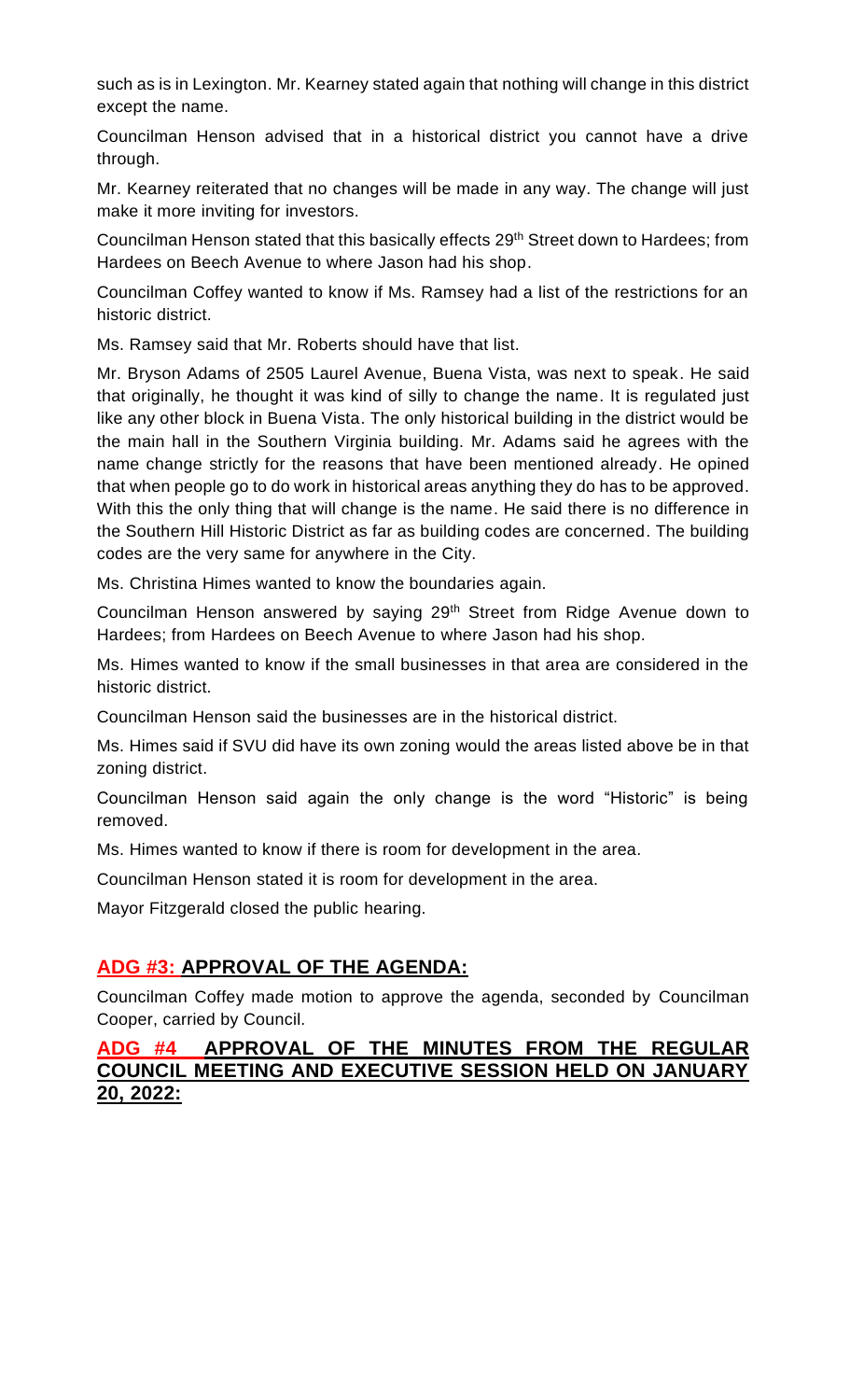Vice-Mayor Hickman made motion to approve the above-mentioned minutes, seconded by Councilman Henson, carried by Council.

#### **ADG #5 RECOGNITION/COMMUNICATION FROM VISITORS: Citizens who desire to speak on matters not listed on the agenda below will be heard at this time. Citizens who desire to speak on a specific item listed on the agenda, open for public comment, will be heard when that item is considered.**

Mr. Brent Styler advised Council that both HB28( voted on 1/25/22 87-12) and SB292(voted on 1/31/22 37-3) have been approved for the Scenic Maury River. They have not yet had a formal vote. This may enhance our tourist operation. This will open up an area where other things can be done that could further increase tourism in our area. Mr. Styler said he has a letter from the Executive Director of the RACSB apologizing for causing any undue stress that the COVID vaccination situation has caused anyone. They originally acted in good faith based upon the available information at the time. It now appears that, at this time, RACS is not subject to the CMS vaccination mandate. Because they are only instituting the vaccine mandate to comply with the CMS rule, they are changing course and will not be requiring staff to be vaccinated. At the last meeting he mentioned something about RGGI. This could have a pretty strong effect on our electrical bills.

# **ADG #6 REPORTS:**

**1.) Mayor:**

None.

**2.) City Manager:** None.

**3.)City Attorney:**

None.

#### **4.)Council Committee/Representative:**

Councilman Henson advised they had a Parks/Rec meeting where they basically went through the calendar for 2022 and added a few new events. He opined it was a very productive meeting. He attended the meet and greet meeting at the old Hermetite building. There was a good crowd and some good proposals. DSLCC is getting ready to move into the old Courtesy building. He opined that between the Innovation Center and the new DSLCC building we will be seeing future employment, training, and development.

Councilman Cooper said it is his understanding that there are seven businesses in the Innovation Center already.

Ms. Kristina Ramsey gave the following report:

#### **INNOVATION CENTER:**

The Chamber held a great coffee and conversation event at the Advancement Foundation's Innovation Center yesterday.

Renovations in the front office area are going wonderfully…they have cleaned the space out, painted, put down new flooring, and so much more. The space has truly transformed since my first time visiting it.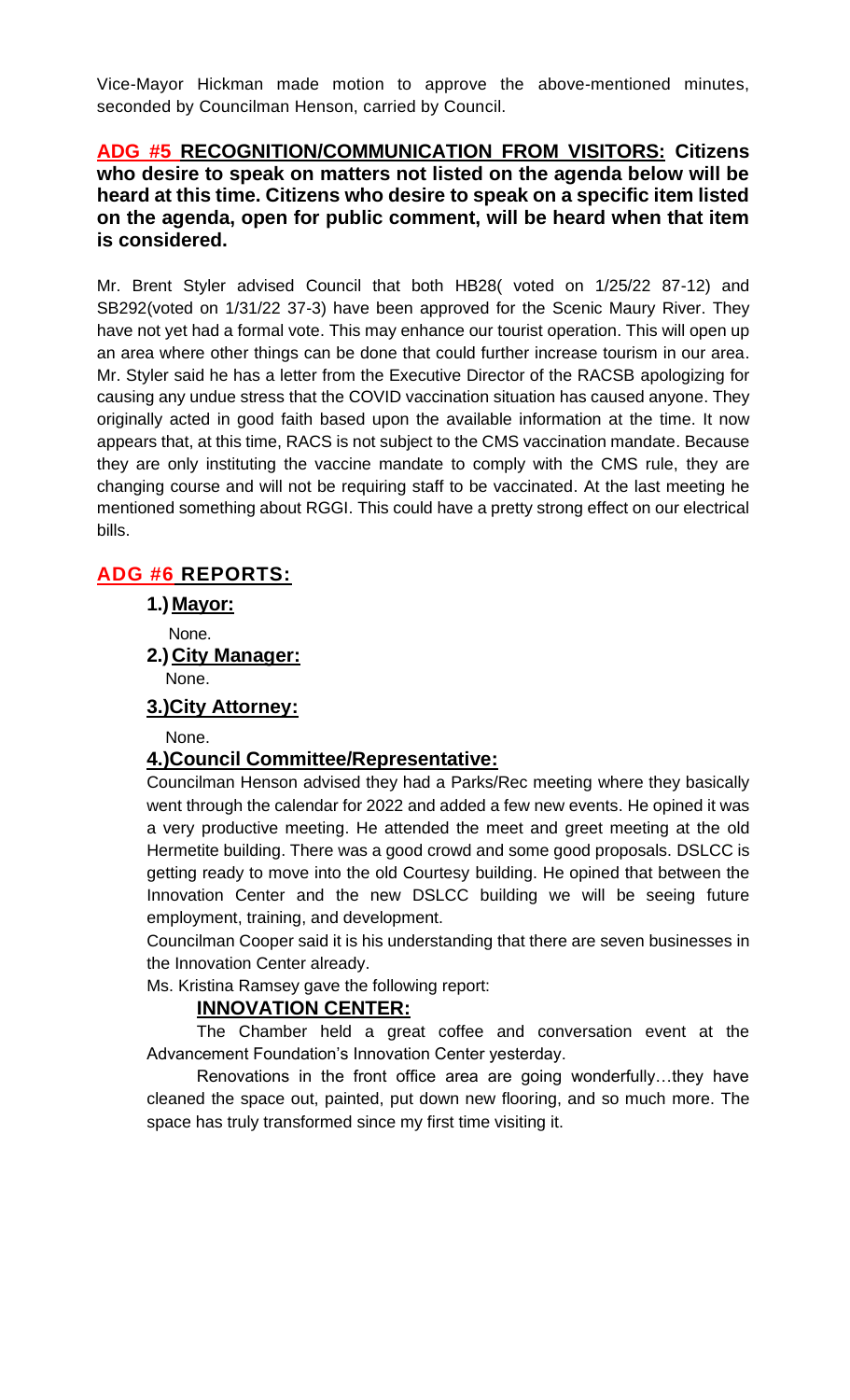TAF has completed their classroom area and is inviting individuals and organizations to do presentation, workshops, and classes in the space.

There will also be a community center at the back side of the building (where all the windows are), where groups will be able to gather for meetings or just hangout. This side of the building is also where the café will be, as well as the outdoor recreation activities and/or businesses outside. All of this will flow nicely together.

TAF is actively seeking volunteers to help complete additional projects in the space, as well as donors and sponsors.

Multiple tenants have signed lease agreements to utilize the space

Earth Magic, LLC.

Quest Knight – unmanned systems

GermZapp – automated hand sanitizing stations

 Mushroom growing company – apparently this is a huge market that Is very successful.

And others!

The GO Virginia grant received in December was received mainly to hire staff for the center – as of right now TAF has hired two staff members, one for business development and agriculture, and the other for manufacturing management.

Annette and her team are working on additional grants to fund more of the buildout of the project. Tom and I are working with them on a few of these grants, as well as other aspects of the project.

I have spoken to Annette and once she has a few more things in place, we will arrange a time for Council, EDA, and Main Street Buena Vista board to come hear about the project and tour the facility.

Vice-Mayor Hickman wanted to know if the efficiency apartments are still in the plans.

Ms. Ramsey said they are still in the works. She advised there are six businesses signed up for the Gauntlet. At least four or five of them are going to be in the space afterwards. One of them is a business considering bottling salsa.

Councilman Coffey wanted to know if these businesses will eventually be in the City.

Ms. Ramsey said that is the goal. As they grow, they will move out into the City. She said that Annette has the resources to help find them better spaces and also the resources to expand.

Councilman Henson said back several years ago we had organizations to remove snow. Some of those organizations have gone to pot due to the former City Manager and the former Public Works Director. Corey did a pretty good job considering what he had to work with. A lot of the employees at Public Works are new and do not have any experience like they did back in his days at Public Works. Corey is short on manpower also which does not help. He said that seven employees from Public Works had COVID out of a total of twenty-eight or twentynine employees. Overall, he feels that Public Works did a good job removing the snow.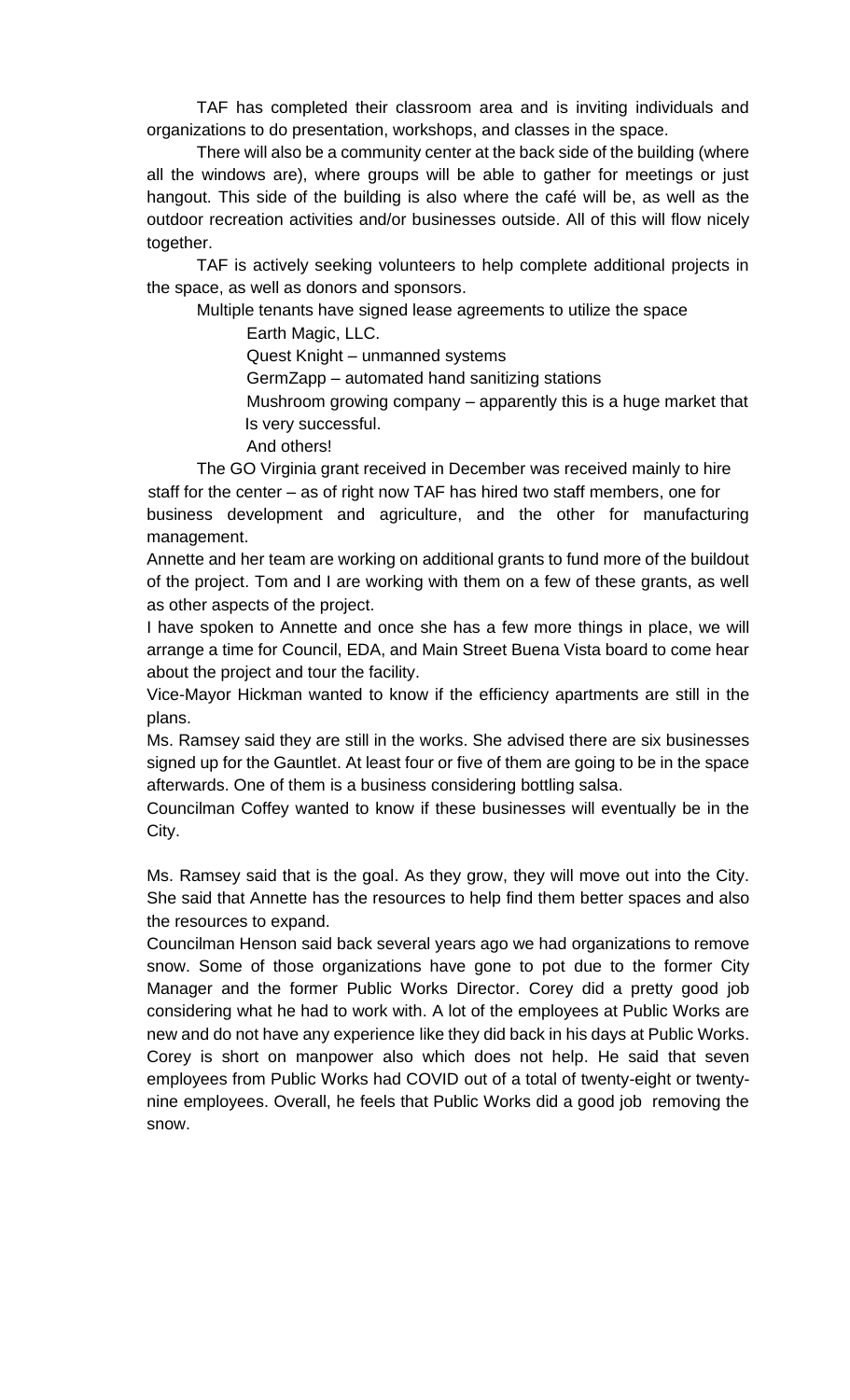Councilman Webb stated that at some point Council is going to have to get together and discuss snow removal on sidewalks. Lexington is thinking about fining people for not cleaning sidewalks. In the past couple of weeks, he has seen people walking on sidewalks that have not been cleaned and they are solid ice.

Mr. Tyree advised that our City Code does state that snow removal is the responsibility of the tenant or property owner.

Councilman Webb opined we should put an ad in the local newspaper and let everybody know every year that it is their responsibility to clean their sidewalks.

Councilman Henson said that Lexington is proposing a \$2,500.00 fine or a year in prison.

Councilman Webb said it is a Class 1 misdemeanor if you do not clean your sidewalk after it snows. He opined when people have to walk out in the street because the sidewalk has not been cleaned, it is a hazard.

Assistant Police Chief Waylon Miller, who was in the audience, said that according to our code it is a Class 3 misdemeanor.

Councilman Henson said that Public Works had a problem this time because we had both snow and ice, and the ice did not melt.

Councilman Coffey said you have to realize that there are people that cannot get out and shovel snow. He said that he will not shovel his walk because he is not able to.

Councilman Webb said we are going to have to enforce the shoveling of snow on sidewalks.

Councilman Henson opined that a lot of people are not aware that they must shovel their sidewalks.

Mayor Fitzgerald suggested that Council look at the plan and see if changes need to be made.

Mr. Tyree said we will not be able to pick and choose. If we do enforce the snow removal it will have to be for everyone.

#### **ADG #7 CONSIDER APPOINTMENTS TO VARIOUS BOARDS, COMMISSIONS, AND COMMITTEES:**

# **THE BOARD OF ZONING APPEALS:**

**MR. ART FURLER'S TERM WILL EXPIRE ON 12/31/25. THIS IS A FIVE-YEAR TERM AND THE 13th TIME IT HAS APPEARED ON THE AGENDA.THE TERM WILL BEGIN [IMMEDIATELY. MR.](http://immediately.mr/) FURLER HAS MOVED AND IS UNABLE TO CONTINUE TO SERVE:**

**NO APPLICANTS: ADVERTISED THE NEWS GAZETTE JULY 7, 2021, POSTED ON SOCIAL MEDIA**

This will be carried over to the next scheduled Council meeting.

**DABNEY S. LANCASTER COMMUNITY COLLEGE BOARD:**

**MR. ANDY WOLFE HAS RESIGNED. HE IS MOVING FROM BUENA VISTA. THIS TERM WILL BEGIN ON JANUARY 1, 2022, AND END ON**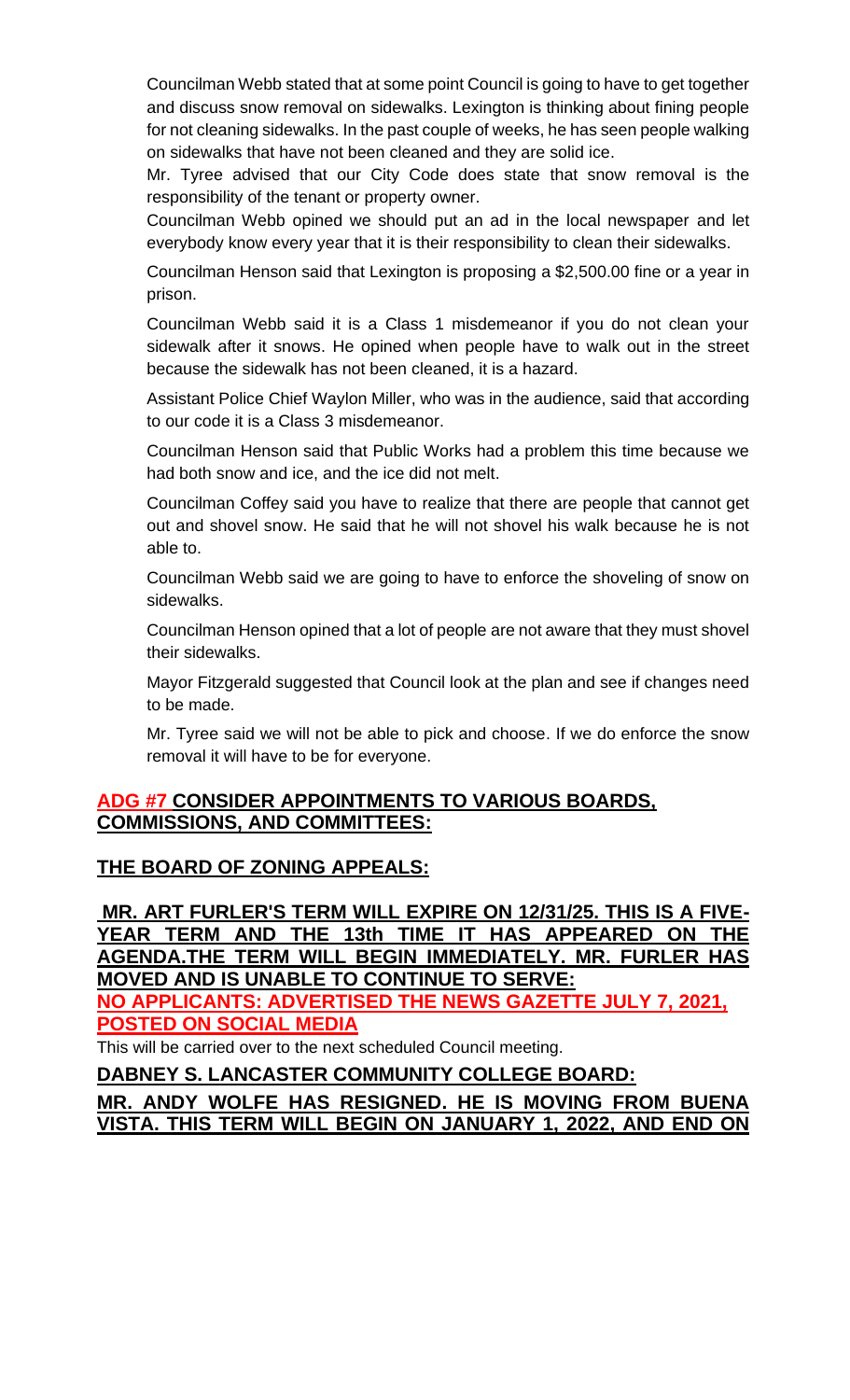# **JUNE 30, 2024. THIS IS THE 3RD TIME IT HAS APPEARED ON THE AGENDA:**

**NO APPLICANTS: ADVERTISED THE NEWS GAZETTE DECEMBER 8, 2021. POSTED ON SOCIAL MEDIA**

This will be carried over to the next scheduled Council meeting.

### **OLD BUSINESS: NONE.**

### **NEW BUSINESS:**

#### **NB #1 DR. TONY FRANCIS, SUPERINTENDENT OF THE BUENA VISTA CITY PUBLIC SCHOOLS REQUESTS FOR THE SCHOOLS TO KEEP CARRY OVER MONEY FROM 2020-2021 BUDGET:**

Dr. Tony Francis, Superintendent of the Buena Vista City Public Schools addressed Council concerning left over funds from the 2020-2021 school budget. Dr. Francis said he sent a memo to Mr. Tyree after an audit of the 2020-2021 budget to request over \$230,000.00 in funds not spent be retained by the school division. The funds will be used to do capital improvement projects and would go into their facilities reserve account. They have approximately \$50,000.00 in the account. They would like to have more in that account in case they have a major breakdown they will not have to come to Council and request additional funds. The feasibility study that costs \$25,000.00 will come out of these funds. They have a sufficient leak in the roof at the Ramsey Center that they are getting quotes for to be repaired. They would like to have the bus lot paved. They were not able to scrape the bus lot when it snowed because it is gravel. He said the big thing is to put it in the facilities reserve account. He opined we have some older schools, and he does not want to come to Council to request more funding. This past year was very unique because they received a lot of federal money that had to be spent in a certain time. That allowed some of the local money to not be spent. The federal money now is over a three-year period; it is not something that you have to spend right away. Dr. Francis said he would not anticipate coming to Council asking to retain \$230,000.00 every year.

Mayor Fitzgerald stated that it was decided a long time ago to let the schools have left over money back. He opined it is a good idea because Council will not be surprised with the schools coming back asking for more funding. The schools takes care of the excess funds themselves.

Councilman Webb wanted to know if \$25,000.00 of these funds will be used for a feasibility study for a new school.

Dr. Francis said \$25,000.00 would be used to pay for the feasibility study. The Construction Committee felt like they should get a feasibility study to look and see if it would be practical to renovate the old schools and things of that nature. The feasibility study will look at the different options for school and will provide a lot more information.

Councilman Henson said in the past the schools have come to Council to keep their excess funding and have not done what they said they were going to do with it. For five years Council was told the money would be used for a new roof at Kling Elementary School. After five years, they patched the roof.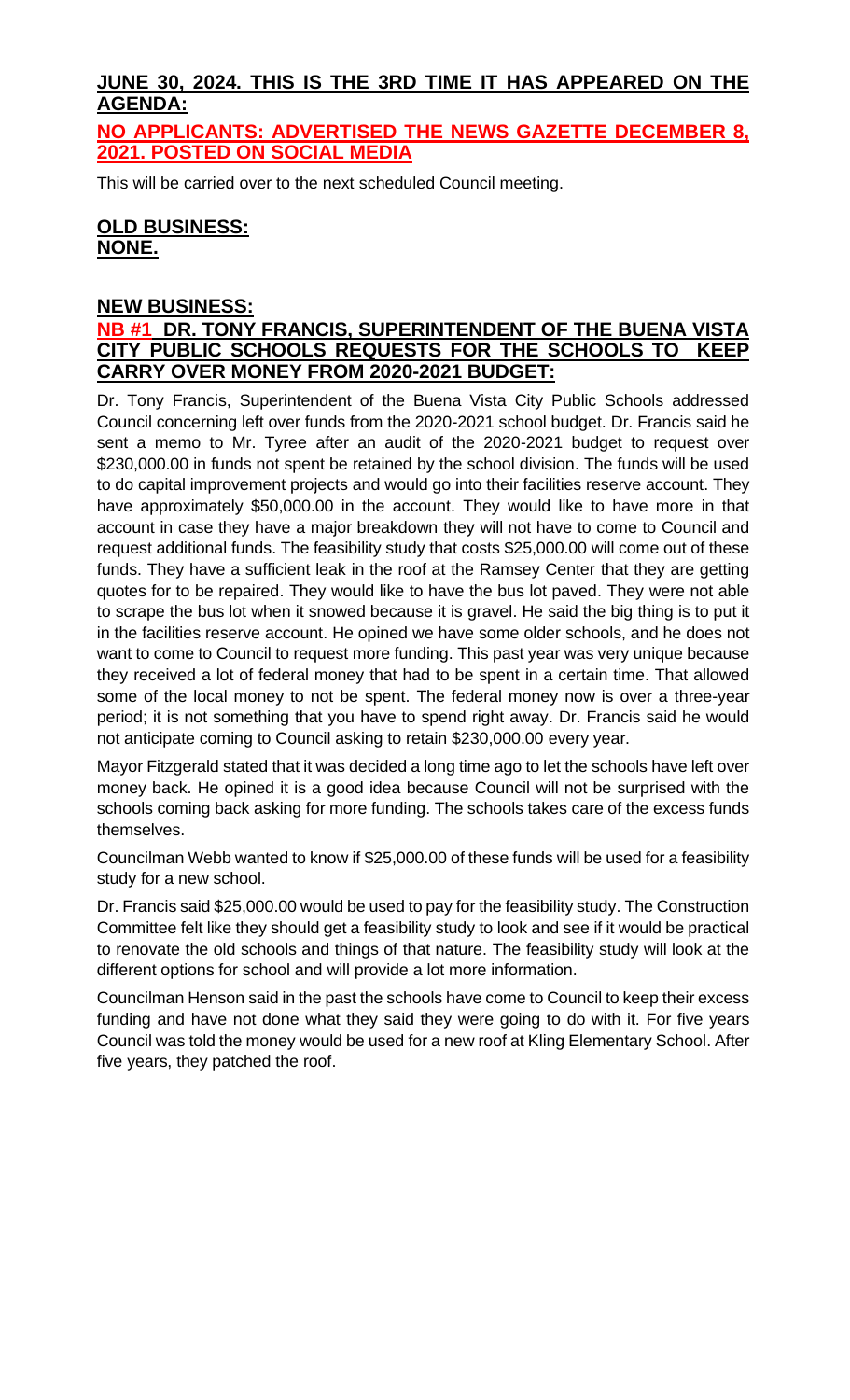Dr. Francis explained that the roof at the Ramsey Center will not be a patch but will be a replacement roof. It is his understanding that nothing has been done to roof since the school received the building.

Mayor Fitzgerald said the roof at the Ramsey Center is about twelve years old and it should last for at least twenty years.

Dr. Francis said if they can get by with a repair, they will do so. They will also be developing a capital improvement plan that he will be sharing before next year with the school board. One of the things you do when you have that facility reserve is you rank the projects. He opined you always want to keep some money for emergencies.

Councilman Cooper made motion to allow the City of Buena Vista Public Schools retain their excess funding in the amount of \$230,000.00, seconded by Councilman Staton and carried by Council.

Dr. Francis thanked Council for allowing the schools to keep the excess funds and said they will be spent very wisely.

Councilman Henson wanted to know if they have a preventative maintenance program.

Dr. Francis said that is the idea with the capital improvement plan. He could not find a preventative maintenance program. He intends for the capital improvement plan to rank to say if they have money, we know we need to do x,y, or z and then do it.

### **NB#2 DISCUSS AGREEMENT WITH ACA:**

City Attorney Brian Kearney started the discussion by saying that after about one and a half years of discussing a settlement agreement, we have one between ACA Financial Guaranty Corporation, UMB Bank, National Association, as Successor Indenture Trustee, the City of Buena Vista, and the Public Recreational Facilities Authority. Mr. Kearney said the long and short of it is we are going to put everything behind the City. It will be a complete release of all suites pending such as the one in the Buena Vista Circuit Court which has been hanging there for a year and a half. There will be no further lawsuits of any kind. This has been going on for a long time. We have an agreement that has been signed off by ACA and he has been assured that the trustee will sign. He said ACA will pay off the bond holders. The trustee has to agree to it, but they really cannot stop it. The bonds can be redeemed at any time. Under the bond agreement it can only be redeemed at a payment date. The next payment date is July 15, 2022. We will do the agreement now, but the actual closing will take place within 14 days around July 15, 2022, with it being no later than July 29, 2022. By the end of July all of this will be done. At that time, the certificates of satisfaction for the municipal building and the police department will be done along with all court claims. Mr. Kearney said there are several pages in the agreement that go round and round. Our bond counsel has made sure that we have a complete release of any claims of any nature by anyone. There have been changes made back and forth to ensure that both the City and the Authority are both protected. The City will pay \$325,000.00 to be held in trust until the closing date. At closing, that will be the full payment that will be paid. That is the City's only obligation. At the closing the golf course will be turned over to ACA. To continue to help market the property, the City will pay \$6,000.00 per month to be paid to ACA for up to twelve months. That money will also be held in escrow to be held by him. ACA will have to show Mr. Kearney every month that they still own the property and are marketing it. If they sell the property within three months, the money will come back to the City. This is a one-time deal that was part of the negotiations. There are 164.3 acres owned by ACA and it is important to know the property and to help them to market the land. The golf course will be closed within three weeks and will not re-open. ACA will not operate a golf course; they will develop the land. Tonight, we need to appoint the Mayor to sign-off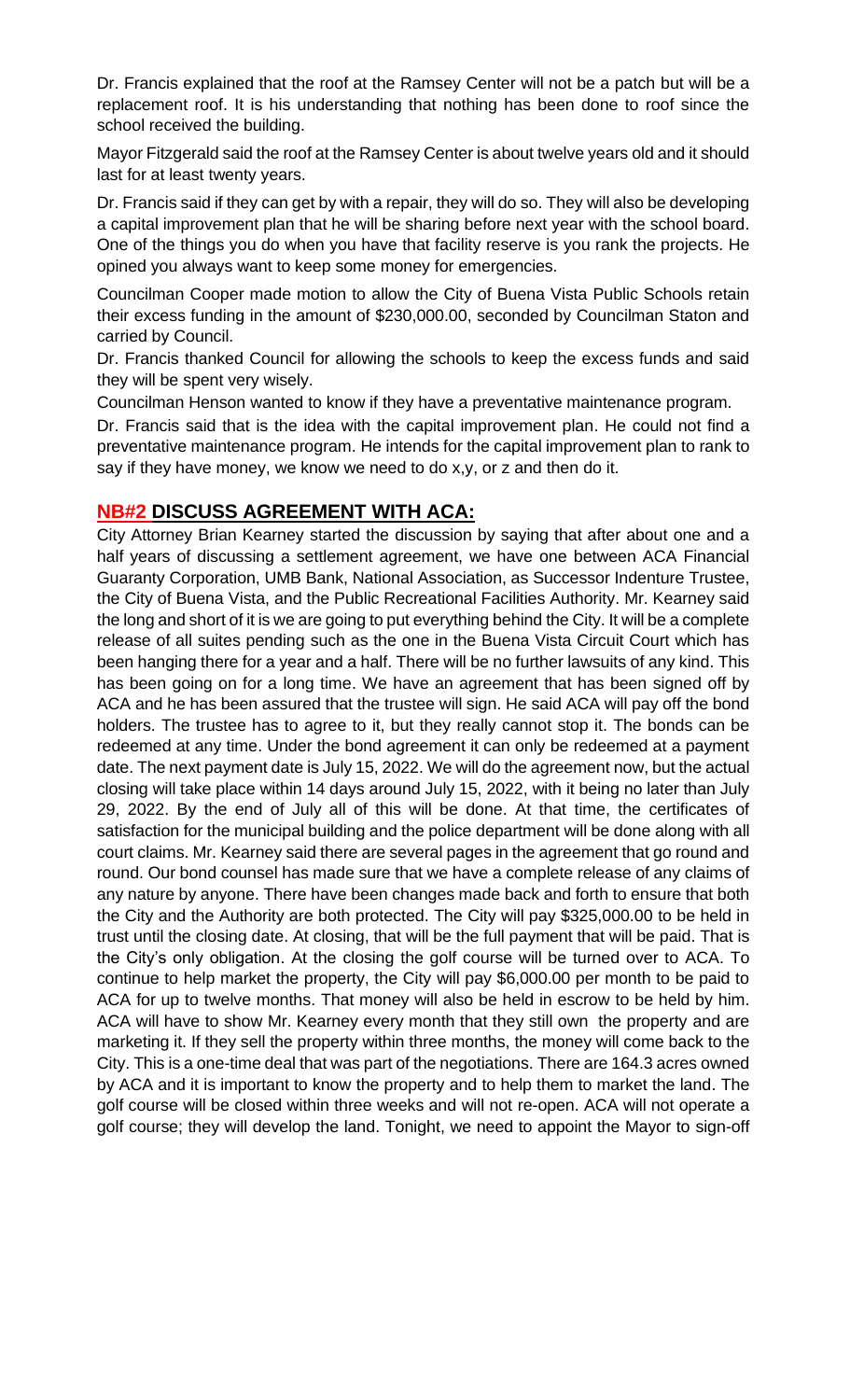on the settlement agreement. There may be some slight changes. There is one letter that has to go to the bond holders giving them notice that the bonds are going to be redeemed. ACA will have to give the bond holders the letter. Our bond counsel made a very minor change yesterday and he opined that will be the only change that will be made.

Councilman Henson said once ACA takes possession of the golf course, they will have to pay taxes on it. He said there is some acreage that does not go with the golf course.

Mr. Kearney said there is another sixty or sixty-five acres that does not go with the golf course. This is the boundary around the golf course. He said there is water and sewer all along the road at Vista Links Drive which will be nice for investors.

Ms. Wheeler read the following Resolution:

# **RESOLUTION – R22-05 APPROVAL OF SETTLEMENT AGREEMENT WITH ACA FINANCIAL GUARANTY CORPORATION AND UMB BANK, SUCCESSOR INDENTURE TRUSTEE**

**WHEREAS**, attached hereto is a Settlement Agreement by and between ACA Financial Guaranty Corporation, UMB Bank, National Association, as Successor Indenture Trustee, the City of Buena Vista, and the Public Recreational Facilities Authority for the City of Buena Vista, settling all issue and disputes between the parties associated with the Lease Revenue Bonds, Series 2005A ("Settlement Agreement"); and

**WHEREAS,** City Council has determined that it is in the best interest of the citizens of Buena Vista to enter into the Settlement Agreement; and

**WHEREAS**, there may be slight changes to the Settlement Agreement of a nonsubstantive matter needed in order to finalize the Settlement Agreement, Council authorizes William H. Fitzgerald, Mayor, to accept such changes, if any, prior to final signature.

**NOW THEREFORE BE IT RESOLVED** that Counsel for the City of Buena Vista hereby approves of the Settlement Agreement and appoints William H. Fitzgerald, Mayor, to execute the Settlement Agreement as modified on behalf of the City.

This Resolution shall take effect immediately.

William H. Fitzgerald, Mayor

\_\_\_\_\_\_\_\_\_\_\_\_\_\_\_\_\_\_\_\_\_\_\_\_\_

ATTEST:

Dawn Wheeler, Clerk of Council

\_\_\_\_\_\_\_\_\_\_\_\_\_\_\_\_\_\_\_\_\_\_\_\_\_\_\_\_\_

\_\_\_\_\_\_\_\_\_\_\_\_\_\_\_\_\_\_\_\_\_\_\_\_\_\_\_\_\_

DATE:

Councilman Cooper made motion to approve the above Resolution, seconded by Councilman Coffey, carried by Council.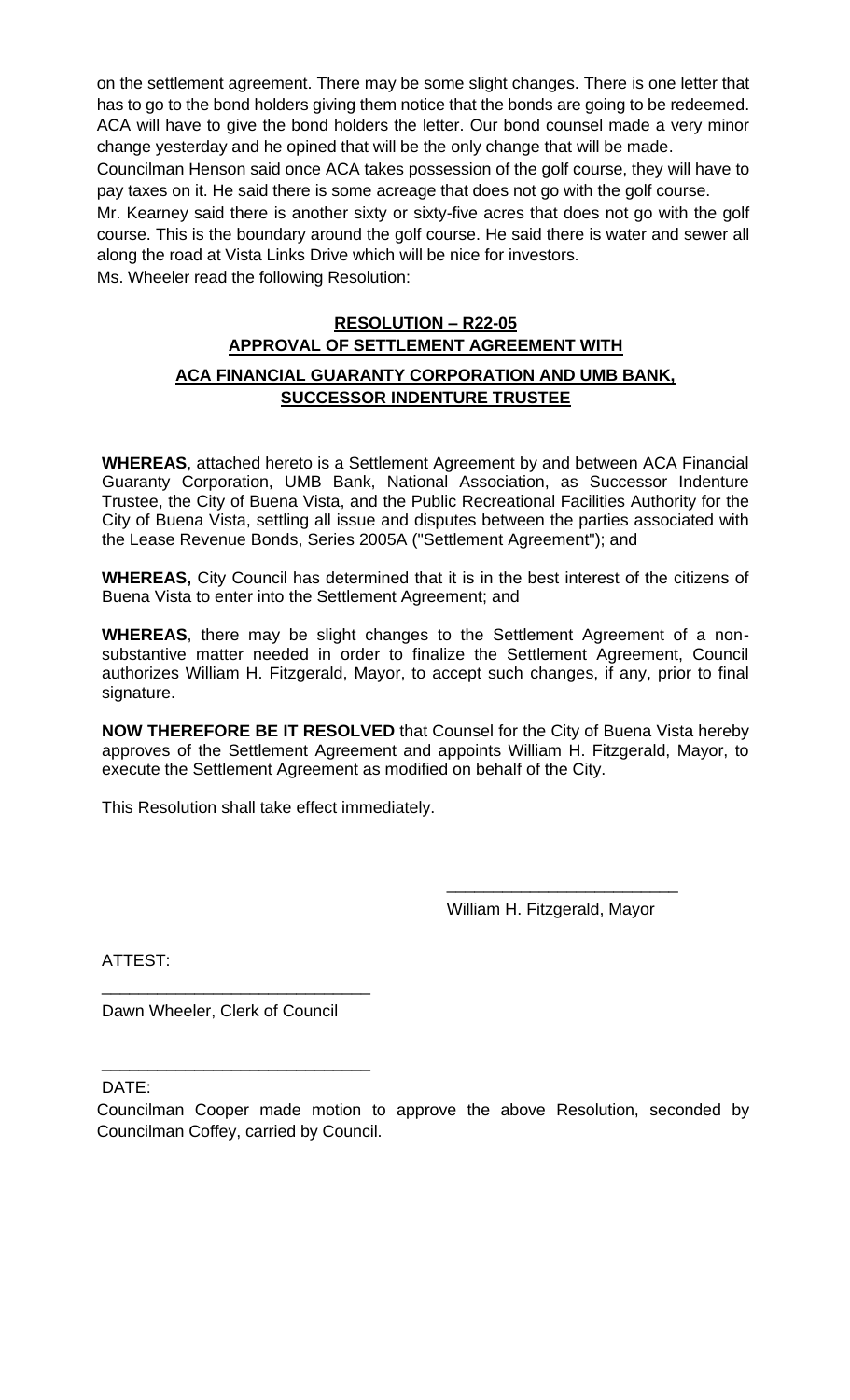### **NB #3 FIRST READING OF AN ORDINANCE FOR A CONDITIONAL USE PERMIT FOR 2350 BEECH AVENUE:**

Ms. Wheeler read the following Ordinance:

### **Conditional Use Permit 2350 Beech Avenue Ordinance Text 1/24/2022**

BE IT ORDAINED BY THE COUNCIL OF THE CITY OF BUENA VISTA, VIRGINIA, that after a duly called public hearing, in accordance with the general welfare of the citizens of Buena Vista and in accordance with good zoning practices, pursuant to Section 614.04-8 of the Land Development Regulations, a Conditional Use Permit shall be issued for the purpose of constructing a four-family dwelling in conformance with the staff report and site plan attached as Exhibit A on the property at 2350 Beech Avenue, Tax Map number 27- 1-5-28-2.

This ordinance shall be effective 30 days following adoption by City Council, or upon purchase of the property, whichever is later.

William H. Fitzgerald, Mayor

\_\_\_\_\_\_\_\_\_\_\_\_\_\_\_\_\_\_\_\_\_\_\_\_\_

ATTEST:

Dawn Wheeler, Clerk of Council

\_\_\_\_\_\_\_\_\_\_\_\_\_\_\_\_\_\_\_\_\_\_\_\_\_\_\_\_\_

\_\_\_\_\_\_\_\_\_\_\_\_\_\_\_\_\_\_\_\_\_\_\_\_\_\_\_\_\_

DATE:

**NB #4 FIRST READING OF AN ORDINANCE FOR A ZONING TEXT AMENDMENT FOR SECTION 630 AND SECTION 701:**

Ms. Wheeler read the following Ordinance:

**ZONING TEXT AMENDMENT SECTION 630 AND SECTION 701 ORDINANCE TEXT 1/24/2022**

AN ORDINANCE to amend Sections 630 of the Land Development Regulations of the Code of the City of Buena Vista, as amended, to reduce the minimum side setback on corner lots; and to repeal section 701 of the Land Development Regulations of the Code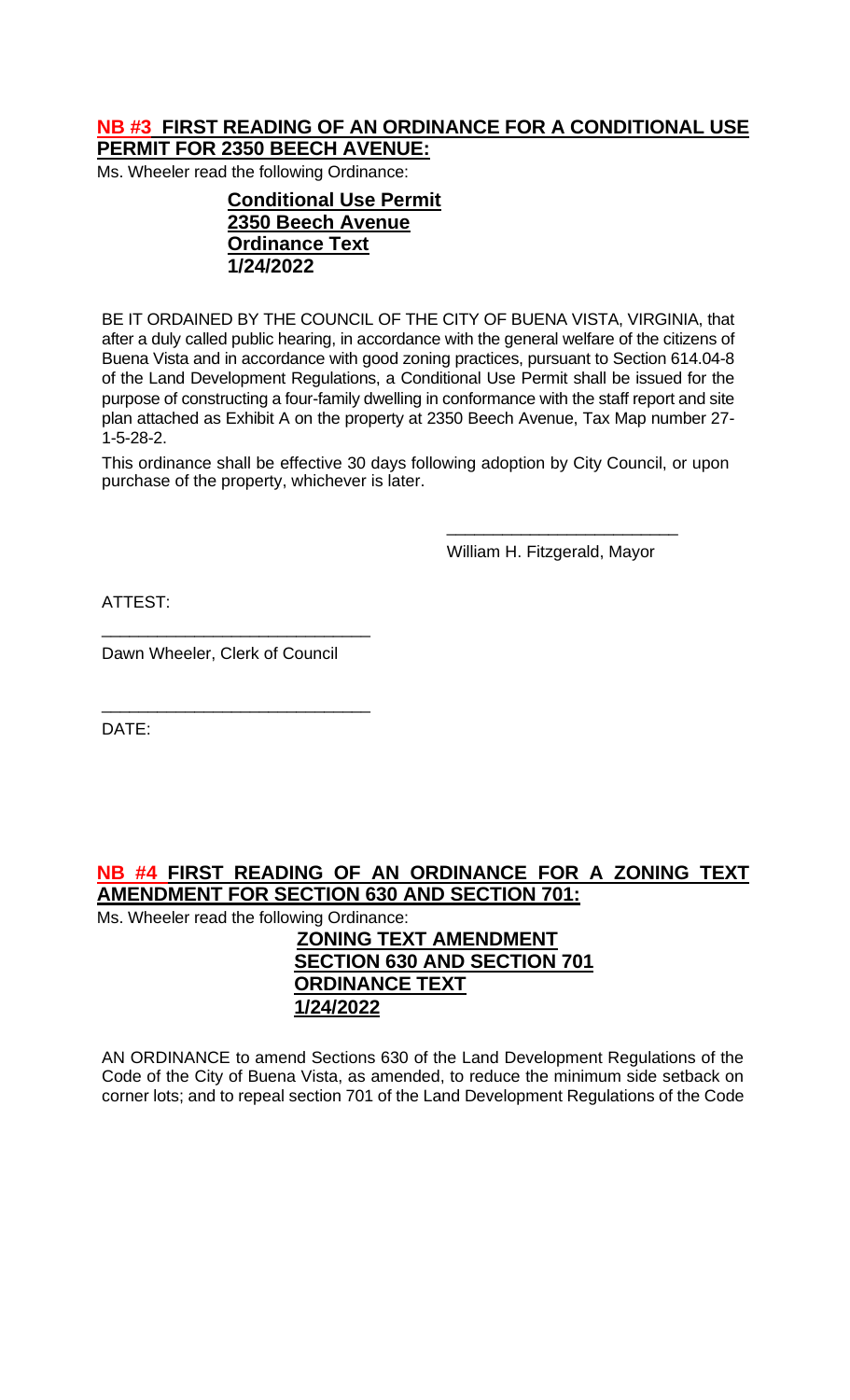of the City of Buena Vista, as amended, to eliminate duplicative and conflicting setback regulations.

**BE IT ORDAINED BY THE COUNCIL OF THE CITY OF BUENA VISTA, VIRGINIA**, that after a duly called public hearing, in accordance with the general welfare of the citizens of Buena Vista and in accordance with good zoning practices, Section 630 of the Land Development Regulations of the City of Buena Vista are hereby amended as follows in the attached Exhibit A.

**BE IT ALSO ORDAINED** that after a duly called public hearing, in accordance with the general welfare of the citizens of Buena Vista and in accordance with good zoning practices, Section 701 of the Land Development Regulations of the City of Buena Vista is hereby repealed.

This ordinance shall be effective 30 days following adoption by City Council.

\_\_\_\_\_\_\_\_\_\_\_\_\_\_\_\_\_\_\_\_\_\_\_ William H. Fitzgerald, Mayor

ATTEST:

Dawn Wheeler, Clerk of Council

\_\_\_\_\_\_\_\_\_\_\_\_\_\_\_\_\_\_\_\_\_\_\_\_\_\_\_\_\_

\_\_\_\_\_\_\_\_\_\_\_\_\_\_\_\_\_\_\_\_\_\_\_\_\_\_\_\_\_

DATE:

# **NB #5 FIRST READING OF AN ORDINANCE FOR A ZONING TEXT AMENDMENT FOR SECTION 615 SEMINARY HILL HISTORIC DISTRICT:**

Ms. Wheeler read the following Ordinance:

### **Zoning Text Amendment Ordinance Text Section 615 Seminary Hill Historic District 1/24/2022**

**AN ORDINANCE** to amend Section 615 Seminary Hill Historic District of the Land Development Regulations of the Code of the City of Buena Vista, as amended, for the purpose of enhancing the perception of the overlay district by altering the name.

**BE IT ORDAINED BY THE COUNCIL OF THE CITY OF BUENA VISTA, VIRGINIA,** that after a duly called public hearing, in accordance with the general welfare of the citizens of Buena Vista and in accordance with good zoning practices, Section 615 of the Land Development Regulations of the City of Buena Vista is hereby amended to read and provide as follows in the attached Exhibit A.

This ordinance shall be effective 30 days following adoption by City Council.

\_\_\_\_\_\_\_\_\_\_\_\_\_\_\_\_\_\_\_\_\_\_\_\_\_

**1**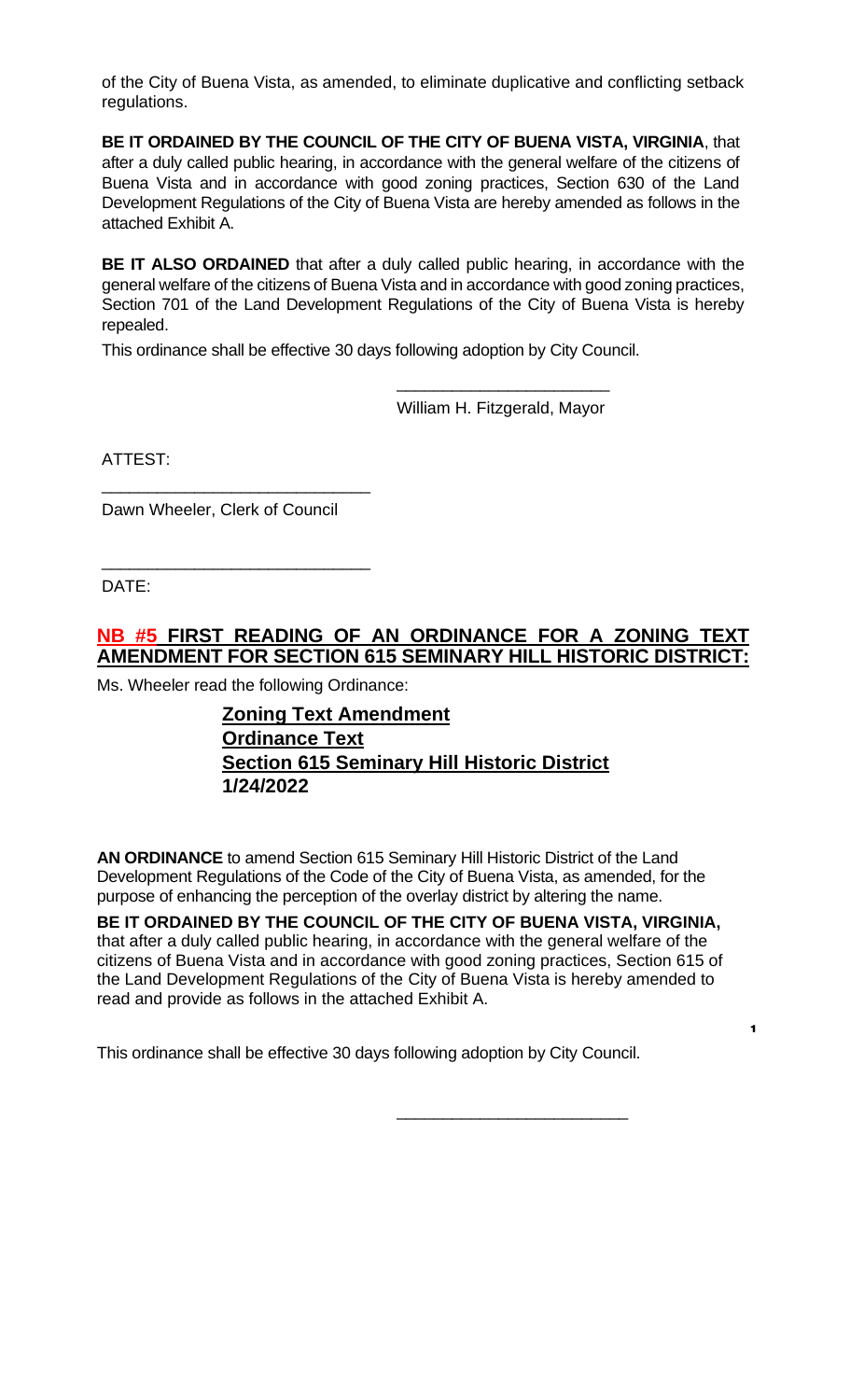ATTEST:

Dawn Wheeler, Clerk of Council

\_\_\_\_\_\_\_\_\_\_\_\_\_\_\_\_\_\_\_\_\_\_\_\_\_\_\_\_\_

\_\_\_\_\_\_\_\_\_\_\_\_\_\_\_\_\_\_\_\_\_\_\_\_\_\_\_\_\_

DATE:

#### **NB #6 DISCUSSION OF PUBLIC WORKS EQUIPMENT NEEDS AND AUTHORIZATION TO ACQUIRE NEW EQUIPMENT:**

Mr. Tyree opened the discussion by advising that Council had asked Corey Henson, Public Works Director, to provide a list of Public Works equipment needs. He said at the last Council meeting Council talked about the needs for Public Works in order to do their jobs such as snow removal and leaf collection. Corey has put together a list of exactly everything that they feel they need to help them complete some of these tasks. Mr. Tyree said the total cost for everything is \$555,000.00. This price includes a milling machine so we can do some paving. We are now hiring contractors to do our paving. There is a trailer unit which is pulled behind a leaf vac that is actually a two-man operation. Right now, we are using three to four men so there will be a cost savings with this piece of equipment and additional staff that can go elsewhere. There are trucks, dump trucks with plows, Ford F250 pick-up trucks, and a steam-pressure washer on the list.

Councilman Coffey opined that Public Works does need all of the equipment, but they also need to have preventative maintenance for all of their equipment. He said it is hard to do if you do not have someone to do it. He said he has been pushing hard for a mechanic at the Public Works shop. Councilman Coffey said Council was supposed to get a printout of what has been spent in the last two years.

Mr. Tyree advised that Mr. Clemmer is still working on the list. What Corey has initially found is around \$40,000.00 between overtime and labor. The thing that has increased since we have not had a mechanic is Public Works overtime increased from 2,000 hours to 3,000 hours. Unfortunately, our guys are not mechanics, so they have to spend more time on equipment that they are trying to fix. He opined we can probably make a strong case to have a mechanic at Public Works. Charles is looking into the benefit side and whatever savings we would have by having a mechanic at Public Works. Charles did not include the police department, but he has asked him to since Public Works performs maintenance on their vehicles also.

Mayor Fitzgerald opined with the milling machine they will be able to do bigger spots. He wanted to know if we have a roller that works. If we have a workable roller, we could do whole sections and not just potholes.

Corey Henson said we do have a workable roller.

Councilman Coffey opined the milling machine will pay for itself in the long run.

Councilman Henson stated that VDOT requires you to cut a square anytime you patch on a highway system. He said they can use it on some ditches and the roads to wells and the pump station.

Councilman Webb wanted to know if we already have our new plows for the F250 pickups.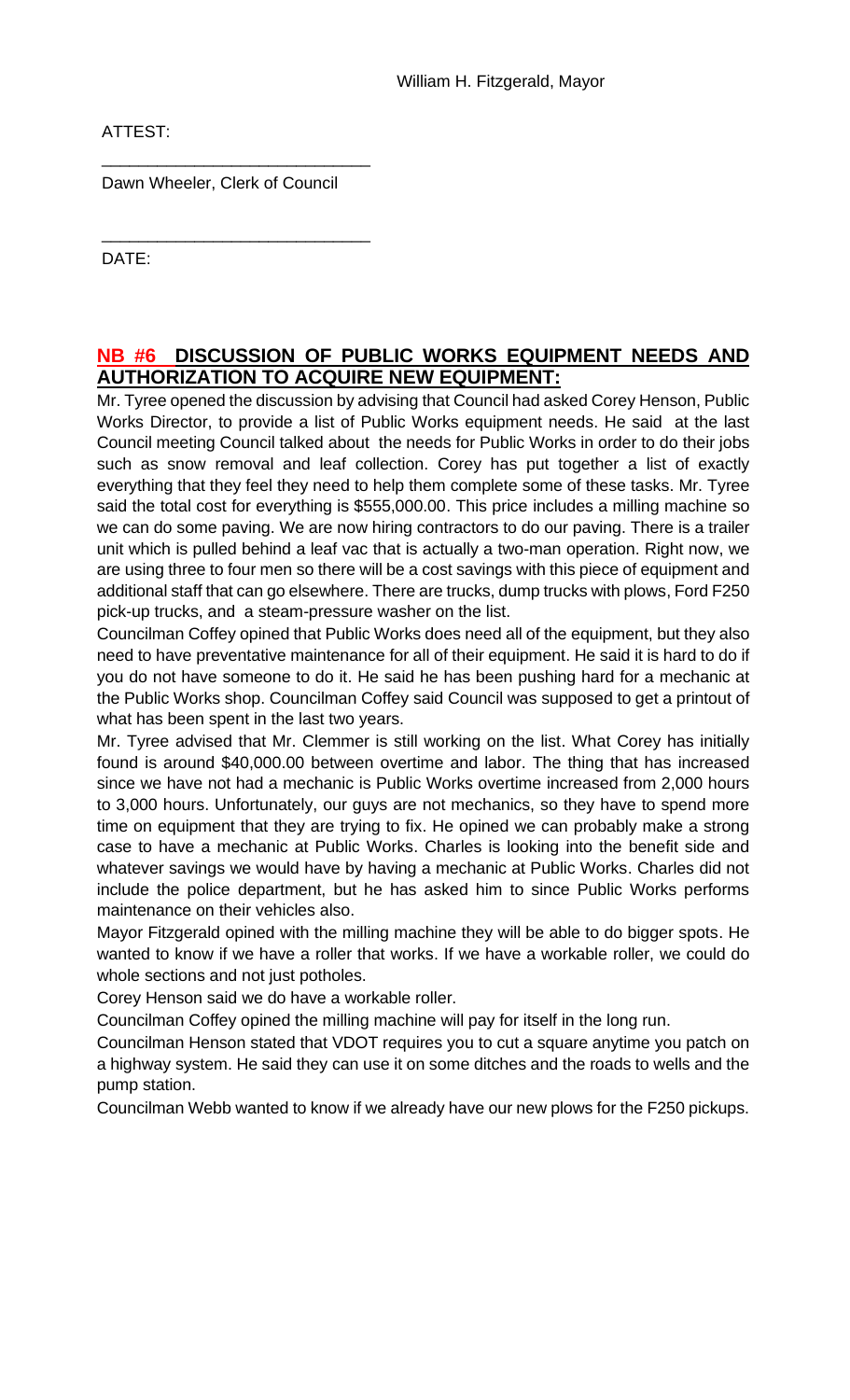Mr. Henson said we have new quotes on the one-ton truck with a spreader and plow and it should be here within two weeks.

Councilman Henson wanted to know the condition of the sewer jet.

Mr. Henson opined the sewer jet is still holding together.

Mr. Tyree said the sewer jet is one of the things listed in the PER for the WWTP. We will most likely get a grant to cover the cost of a new sewer jet. He said he asked Hunter to add a generator to the PER for the WWTP.

Councilman Henson then wanted to know about the street sweeper.

Mr. Henson said the street sweeper is ok for now.

Councilman Coffey wanted to know if Mr. Henson was wanting to purchase all of the listed equipment at one time. He wanted to know if we can use the ARP money for the requested equipment.

Mr. Tyree said we can use ARP funds for the equipment.

Councilman Coffey wanted to know the condition of the motor grader.

Mr. Henson said it is leaking hydraulic fluid and is being worked on now. He said if we had a mechanic, he would be able to repair the leaking fluid.

Mayor Fitzgerald asked Mr. Tyree how much money the City has left from the ARP funds. Mr. Tyree said we have about two million dollars left and should be receiving between three to four million more in May and June.

Councilman Henson opined we have heard from Mr. Henson and others for years. We expect him to do a job and we need to give him equipment to do his job.

Vice-Mayor Hickman said in the past we did not have the funds to replace equipment. In addition to getting new equipment, we also need to do preventative maintenance. She opined we definitely should purchase the equipment and it will take care of some of the problems we face. She also said she feels if we give the employees good equipment it will also raise the moral of the employees.

Councilman Coffey told Mr. Henson that he will have to hold employees accountable for maintaining the equipment.

Mr. Tyree said that one of the things he and Mr. Henson have talked about is this will be a level set for us. From this point on he and Mr. Henson will develop a capital improvement plan so that over three or four years we will see that something needs to be replaced and this will keep us from getting so far behind.

Councilman Webb wanted to know how many crews are needed to run the leaf truck.

Mr. Henson said no one is using the truck as of now because it is frozen.

Councilman Coffey said the new leaf machine will cut down from four or five people to two people to operate the machine. That will be a savings also.

Vice-Mayor Hickman said they have also talked about employee training. She said there is VDOT training and training employees on how to use the equipment.

Councilman Coffey advised we are getting away from CDL equipment also.

Vice-Mayor Hickman made motion to approve the purchase of equipment for Public Works up to \$541,000.00 subject to the Virginia Procurement Act, seconded by Councilman Cooper, carried by Council.